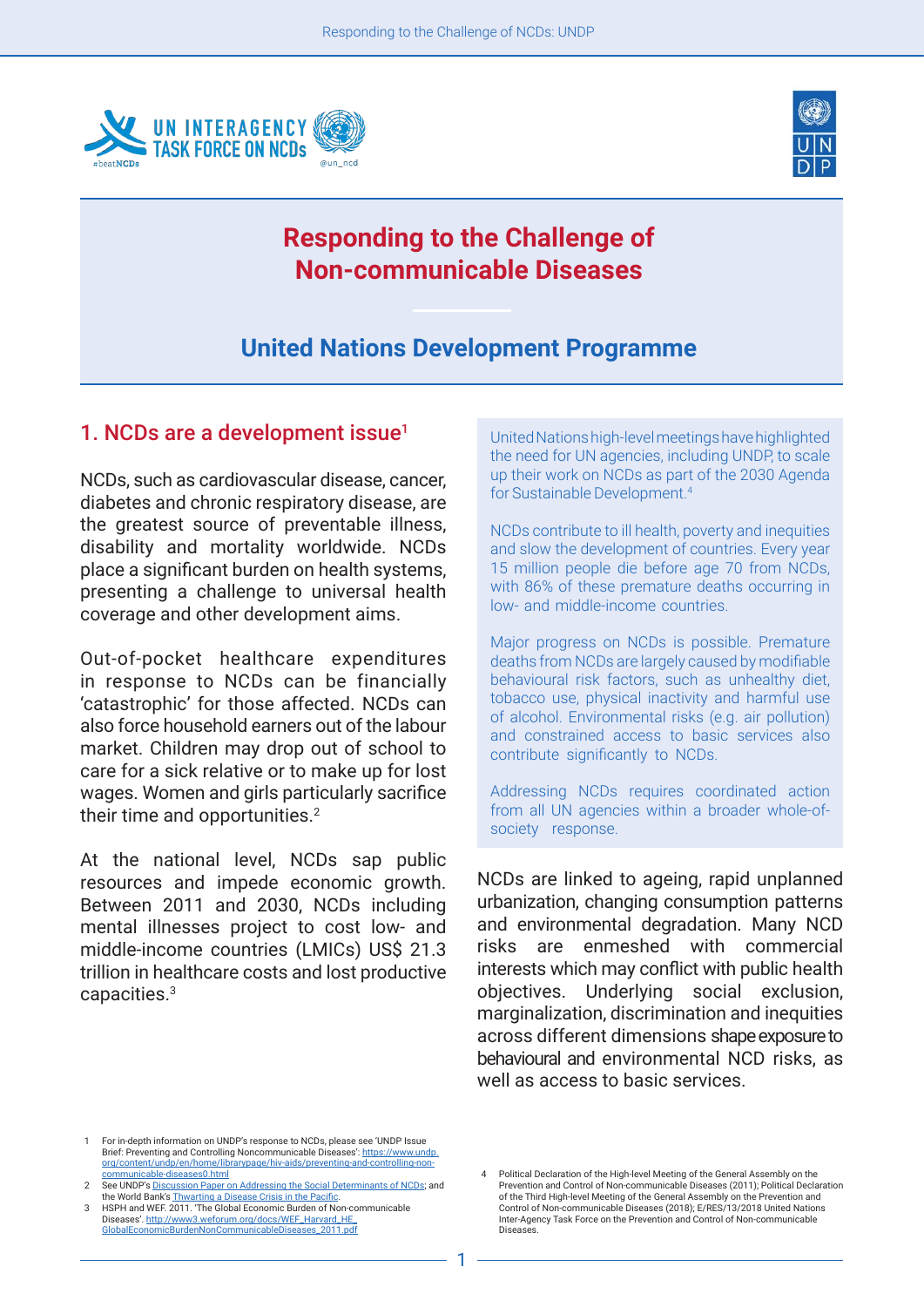The Sustainable Development Goals include a specific target (3.4) to reduce premature mortality from NCDs. Shared gains across the 2030 Agenda for Sustainable Development are possible given the strong relationship between NCDs and priorities such as poverty and inequality reduction, economic growth, climate action and financing for development. Reducing the nine million premature deaths caused by pollution each year<sup>5</sup> would, for instance, improve health while protecting the planet.





### 2. UNDP has a role to play in supporting countries to prevent and control NCDs

The health sector cannot address NCDs on its own: whole-of-government and whole-ofsociety responses are essential. Differential exposures to behavioural and environmental risk factors for NCDs are often rooted in public policy choices that span sectors beyond health. Achieving coherence across sectors and ministries means confronting conflicts and countering vested interests which may act against public health objectives. UNDP is uniquely positioned to support integrated health and development solutions, building on its development portfolio, partnerships and networks, and country-level presence.<sup>6</sup>

In line with the SDG 3 'Global Action Plan for Healthy Lives and Well-Being for All', UNDP, in cooperation with WHO, the Secretariat of the WHO Framework Convention on Tobacco Control (WHO FCTC), the broader UN Inter-Agency Task Force on NCDs and other partners, supports governments in all regions to implement or strengthen wholeof-government NCD responses. This support centres on strengthening national capacity, leadership, governance, multisectoral action and partnerships to accelerate country responses.

UNDP leverages its core competencies in areas that intersect with NCD prevention and control, including access to basic services, poverty and inequality reduction, environment and energy, good governance, sustainable financing, gender, and south-south and triangular cooperation.

<sup>5</sup> Landrigan, PJ, et al. The Lancet Commission on pollution and health. *Lancet* 2018; 391(10119); 462-512.

UNDP's Discussion Paper on Addressing the Social Determinants of NCDs outlines entry points for development actors. [https://www.undp.org/content/dam/undp/](https://www.undp.org/content/dam/undp/library/hivaids/English/Discussion_Paper_Addressing_the_Social_Determinants_of_NCDs_UNDP_2013.pdf) ary/hivaids/English/Discussion\_Paper\_Addressing\_the\_Social\_Determinants\_ [of\\_NCDs\\_UNDP\\_2013.pdf](https://www.undp.org/content/dam/undp/library/hivaids/English/Discussion_Paper_Addressing_the_Social_Determinants_of_NCDs_UNDP_2013.pdf)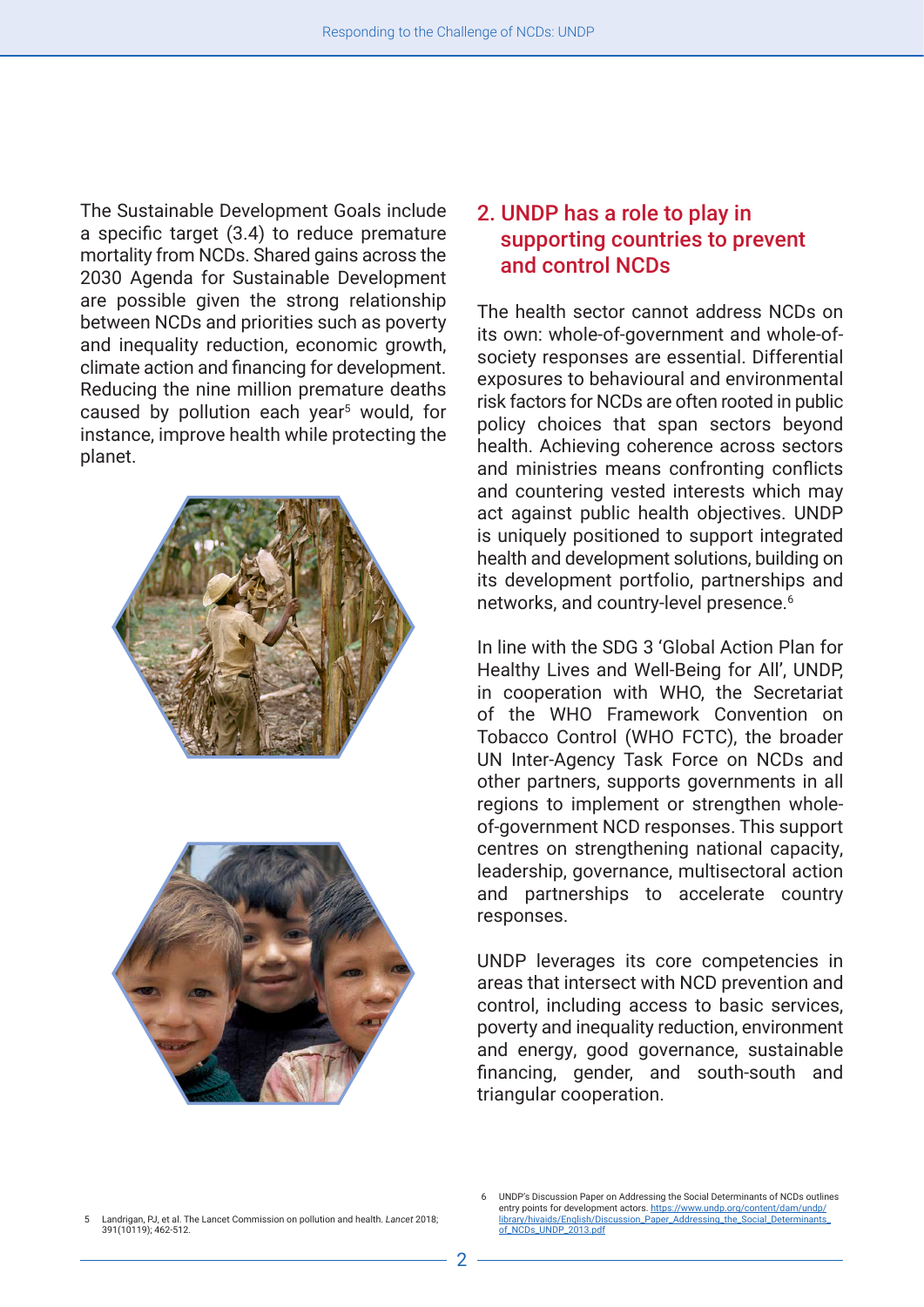UNDP's work on NCDs promotes effective and inclusive governance for health, a priority of its 'HIV, Health and Development Strategy 2016–2021'.7 It aligns with its 'Strategic Plan 2018-2021',<sup>8</sup> which recognizes the direct relationship between health, poverty eradication and other development aims. UNDP has reviewed the recommended World Health Assembly-endorsed policy options to identify those that are linked to UNDP's work at global, regional and country level. Five indicative examples are given in the table.

#### **BEST BUYS**

In 2017, the World Health Assembly endorsed a set of "best buys" and other recommended interventions to address NCDs.<sup>9</sup> Best buy interventions address four NCD risk factors (tobacco use, harmful use of alcohol, unhealthy diet and physical inactivity) and four disease areas (cardiovascular disease, diabetes, cancer and chronic respiratory disease). There are 88 recommended interventions, including overarching/enabling policy actions.



| Evidence-based interventions                                                                                                                                                                                                | <b>UNDP</b> actions                                                                                                                                                                                                                                                                                                                 |
|-----------------------------------------------------------------------------------------------------------------------------------------------------------------------------------------------------------------------------|-------------------------------------------------------------------------------------------------------------------------------------------------------------------------------------------------------------------------------------------------------------------------------------------------------------------------------------|
| Raise public and political<br>awareness, understanding<br>and practice about<br>prevention and control of<br>NCD <sub>S</sub>                                                                                               | Support non-health ministries to<br>understand how NCDs impact<br>their sector, and how they can<br>support the national response. <sup>10</sup><br>Work with parliamentary<br>unions/associations to highlight<br>the role for parliamentarians<br>in NCD advocacy and in<br>ensuring NCD-sensitive legal<br>environments.         |
| Integrate NCDs into the<br>social and development<br>agenda and poverty<br>alleviation strategies.                                                                                                                          | Support countries to establish<br>NCD prevention and control and<br>tobacco control as development<br>priorities within their national<br>planning instruments/SDG<br>action plans and corresponding<br><b>UN Sustainable Development</b><br>Frameworks. <sup>11</sup>                                                              |
| Prioritize and increase,<br>as needed, budgetary<br>allocations for prevention<br>and control of NCDs, without<br>prejudice to the sovereign<br>right of nations to determine<br>taxation and other policies.               | Work with partners to support<br>ministries of health to develop<br>national investment cases for<br>scaled-up action.<br>Analyse institutions and<br>contexts to advance policy<br>coherence, financing<br>opportunities, and institutional<br>roles and accountabilities.                                                         |
| Develop and implement a<br>national multisectoral policy<br>and plan for the prevention<br>and control of NCDs<br>through multi-stakeholder<br>engagement.                                                                  | Work with partners to support<br>the drafting, costing and<br>adoption of ambitious national<br><b>NCD and tobacco control</b><br>strategies, establishment<br>of functional national and/<br>or subnational coordination<br>mechanisms, and the passing,<br>enforcement and monitoring<br>of effective NCD-related<br>legislation. |
| Engage and mobilize civil<br>society and the private<br>sector as appropriate and<br>strengthen international<br>cooperation to support<br>implementation of the action<br>plan at global, regional and<br>national levels. | Strengthen the capacity of<br>civil society organizations to<br>advocate for multisectoral<br>NCD action including through<br>community mobilization and<br>by linking with HIV/AIDS, TB<br>and environment and climate<br>communities.                                                                                             |

- 10 UNDP and WHO have jointly produced a series of briefs on 'What Government Ministries Need to Know about Non-communicable Diseases'. [https://www.undp.](https://www.undp.org/content/undp/en/home/librarypage/hiv-aids/what-government-ministries-need-to-know-about-non-communicable-diseases.html) [org/content/undp/en/home/librarypage/hiv-aids/what-government-ministries](https://www.undp.org/content/undp/en/home/librarypage/hiv-aids/what-government-ministries-need-to-know-about-non-communicable-diseases.html)[need-to-know-about-non-communicable-diseases.html](https://www.undp.org/content/undp/en/home/librarypage/hiv-aids/what-government-ministries-need-to-know-about-non-communicable-diseases.html)
- 11 UNDP and WHO have developed a Guidance Note for UN Country Teams and governments on how to integrate NCDs into UN Development Assistance Frameworks. [https://www.undp.org/content/undp/en/home/librarypage/hiv-aids/](https://www.undp.org/content/undp/en/home/librarypage/hiv-aids/guidance-note-NCDs-UNDAF.html) [guidance-note-NCDs-UNDAF.html](https://www.undp.org/content/undp/en/home/librarypage/hiv-aids/guidance-note-NCDs-UNDAF.html); With the Convention Secretariat of the WHO FCTC, UNDP has developed guidance on integrating the WHO FCTC into UN and national development planning instruments. [https://www.undp.org/content/](https://www.undp.org/content/undp/en/home/librarypage/hiv-aids/development-planning-and-tobacco-control--integrating-the-who-fr.html) [undp/en/home/librarypage/hiv-aids/development-planning-and-tobacco-control-](https://www.undp.org/content/undp/en/home/librarypage/hiv-aids/development-planning-and-tobacco-control--integrating-the-who-fr.html) [integrating-the-who-fr.html](https://www.undp.org/content/undp/en/home/librarypage/hiv-aids/development-planning-and-tobacco-control--integrating-the-who-fr.html)
- 7 UNDP (2016). HIV, Health and Development Strategy 2016-2021. [http://www.undp.](http://www.undp.org/content/undp/en/home/librarypage/hiv-aids/hiv--health-and-development-strategy-2016-2021.html) org/content/undp/en/home/librarypage/hiv-aids/hiv--health-andrategy-2016-2021.html
- 8 UNDP Strategic Plan, 2018-2021. <http://undocs.org/DP/2017/38>
- 'Best buys' and other recommended interventions for the prevention and control<br>of noncommunicable diseases. WHO 2017 http://anns.who.int/iris/bitstream/ of the chief recent measurement of the computation of the computation of the computation of the computation of  $\mu$ [handle/10665/259232/WHO-NMH-NVI-17.9-eng.pdf](http://apps.who.int/iris/bitstream/handle/10665/259232/WHO-NMH-NVI-17.9-eng.pdf)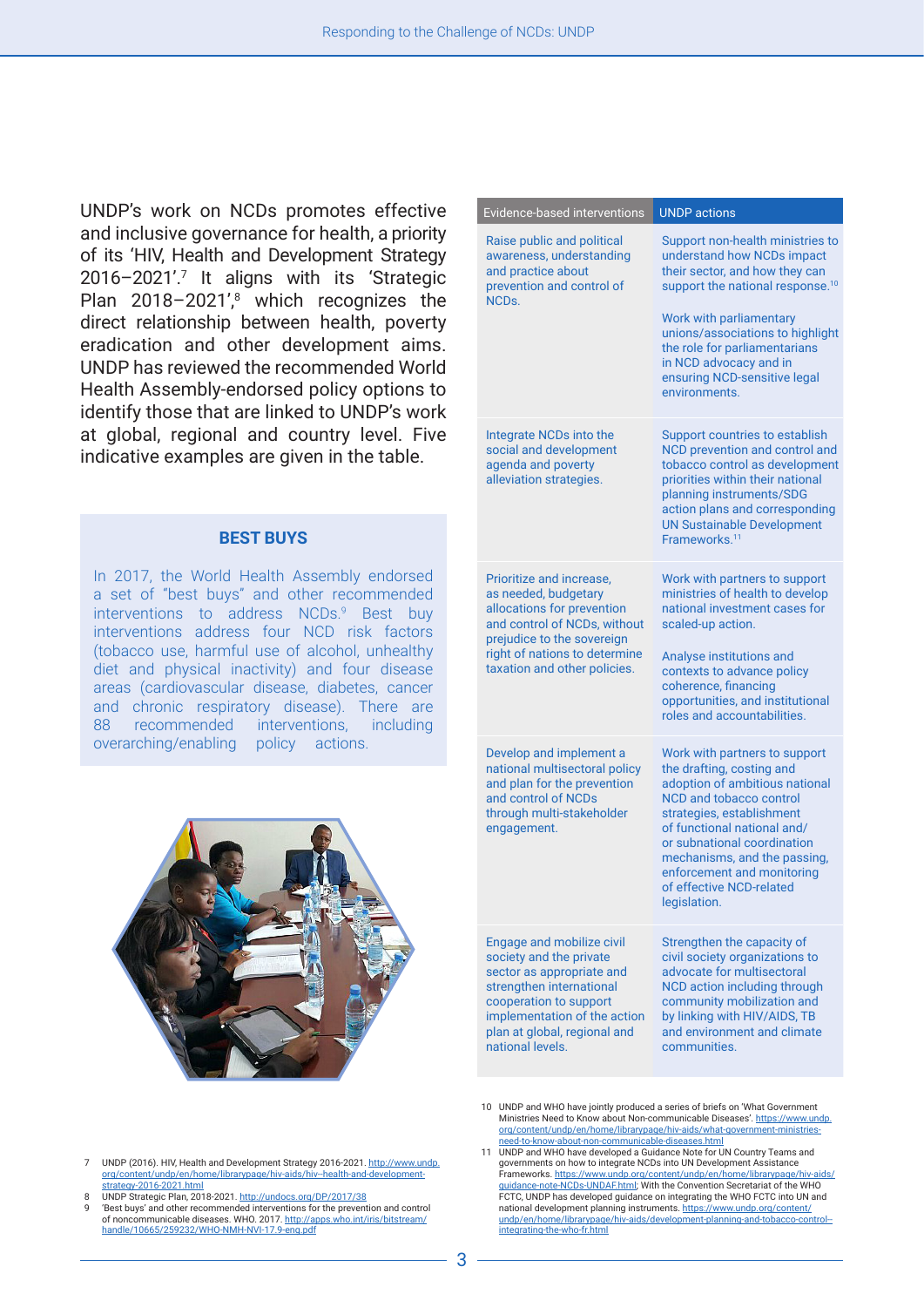### 3. Partnerships are critical for UNDP in mobilizing an effective response to NCDs

UNDP and WHO are implementing a *Global Joint Programme (GJP) on NCD Governance,* with support from the Russian Federation. For LMICs, the GJP aims to support the development of national NCD investment cases, strengthen national coordinating mechanisms and municipal action, and integrate NCDs into domestic SDG frameworks. GJP assesses and seeks to expand fiscal space for universal access to NCD-related health services, while driving legislation, policies and targeted interventions for prevention.

Through the *FCTC 2030* project, conducted with the assistance of the UK and Australian Governments, UNDP is working with the Convention Secretariat of the WHO FCTC and WHO to support 15 LMICs in developing investment cases for accelerated implementation of the WHO FCTC. UNDP supports national coordination, the development and implementation of country-specific tobacco control plans, integrating tobacco control into broader SDG implementation efforts, and capacity building including for parliamentarians.

UNDP supports national governments in the procurement of health products for NCDs, for example medicines for diabetes and cancer. In 2017 this procurement totaled approximately US\$ 94 million.

Due diligence is required to ensure that all partnerships advance health and development outcomes. Some private sector activities are beneficial for public health, while others contribute to NCD burdens by working to increase or preserve the availability, accessibility and/or desirability of health-harming products. An example is the fundamental conflict of interest between the tobacco industry and public health. Partnerships with some pharmaceutical companies may pose apparent or real conflicts of interest.

With the *Global Environment Facility,* UNDP manages over 800 projects across 141 countries on environmental challenges. Many projects support the NCD response. Examples include projects which reduce use of and people's exposure to hazardous chemicals, and sustainable transport projects which support the construction of lanes for cycling (this promotes physical activity while reducing air pollution from vehicle emissions).<sup>12</sup>



<sup>12</sup> UNDP (2018). Annual Performance Report 2017 – UNDP Global Environmental Finance Unit. [https://www.undp.org/content/undp/en/home/librarypage/poverty](https://www.undp.org/content/undp/en/home/librarypage/poverty-reduction/global-environmental-finance/2017-undp-gef-annual-performance-report.html)[reduction/global-environmental-finance/2017-undp-gef-annual-performance-report.](https://www.undp.org/content/undp/en/home/librarypage/poverty-reduction/global-environmental-finance/2017-undp-gef-annual-performance-report.html) [html](https://www.undp.org/content/undp/en/home/librarypage/poverty-reduction/global-environmental-finance/2017-undp-gef-annual-performance-report.html)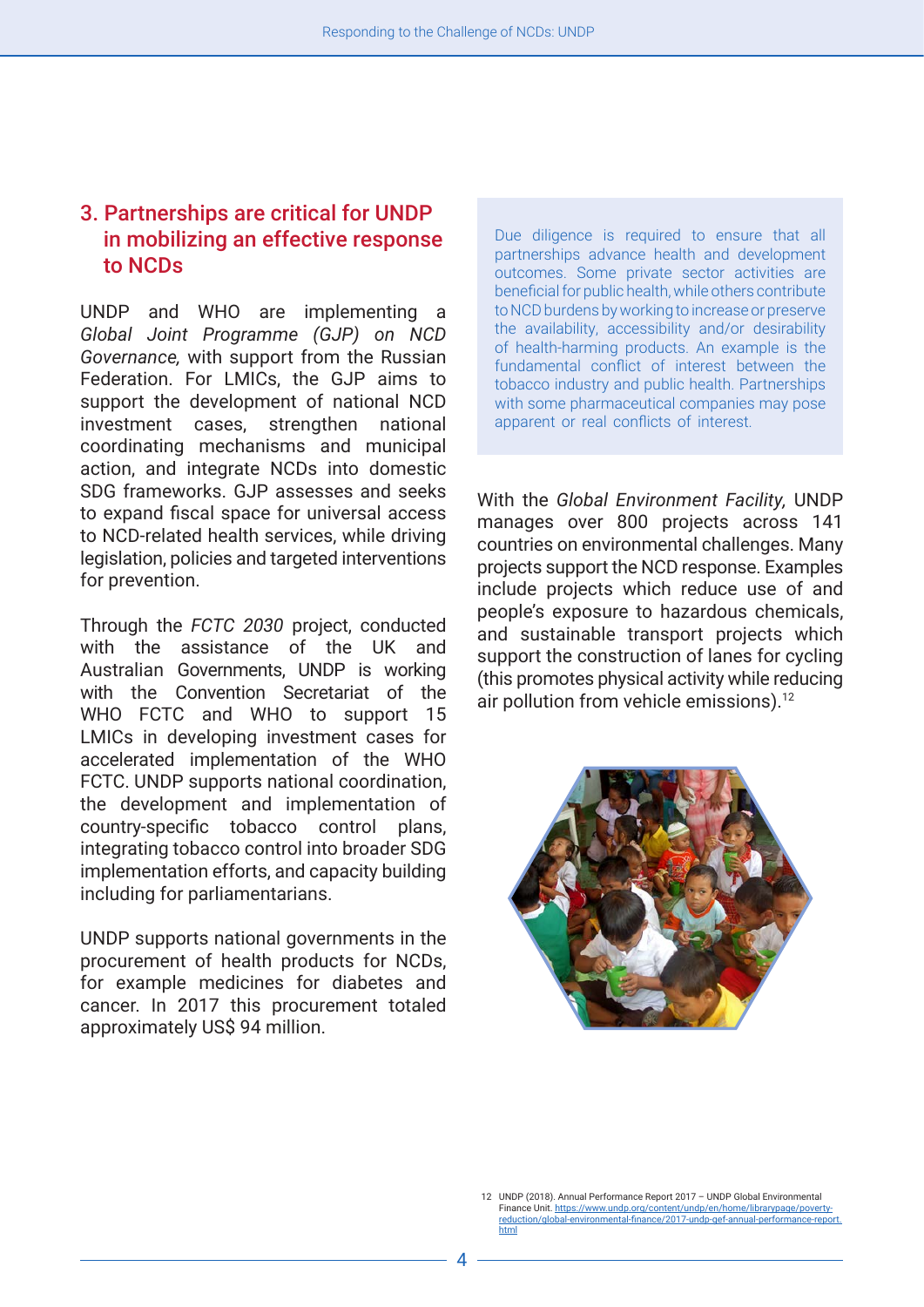UNDP, other UN agencies and partners are supporting the implementation of the *National Clean Air Programme of the Government of India*. This work aims to tackle air pollution, a major cause of premature death from NCDs, through a systematic and coordinated multi-sector approach involving government departments and agencies, the corporate sector, academic institutions, civil society and local institutions.

UNDP has extensive expertise in implementing large-scale health programmes, for example through its partnership with the *Global Fund to Fight AIDS, Tuberculosis and Malaria*. UNDP is working to ensure that Global Fund grants, where appropriate, address interactions between infectious diseases and NCDs and their risk factors.<sup>13</sup> In the Pacific region, UNDP is managing a multicountry Global Fund programme to ensure that national tuberculosis guidelines include elements of the WHO 'Collaborative Framework for Care and Control of Tuberculosis and Diabetes'.14



#### 4. Mobilizing resources to deliver

UNDP plays a role in driving investments and efficiencies related to NCD prevention and control. Actions include but are not limited to:

- supporting partners to advocate for the establishment of a multidonor trust fund to enable countries to catalyse financing on NCDs and mental health while strengthening policy coherence at the country level;<sup>15</sup>
- providing targeted technical support to countries to analyze the return on investment (ROI) in select NCD and tobacco control interventions, and to consider ROI in allocating resources to the national response;
- strengthening partnerships and programmes oriented around "best buys" (e.g. the SAFER initiative to support countries to tackle harmful use of alcohol) as well as emerging relevant programmatic areas (e.g. air pollution);
- supporting domestic financing for NCD responses including through innovative taxation measures for tobacco, alcohol, sugar-sweetened beverages and other healthharming products. Globally, increased taxes on tobacco, alcohol and sugary beverages could avert 50 million premature deaths and raise US\$ 20.5 trillion in revenue over the next 20 years,<sup>16</sup> while delivering benefits across the SDGs;17 and
- collaborating with development banks to ensure that NCD loans seek to strengthen public health legislation and regulations to prevent NCDs, in addition to focusing on health system strengthening.

<sup>13</sup> In 2015, the Global Fund approved a framework for financing interventions that respond to co-infections or co-morbidities that can exacerbate HIV, TB or malaria. https://www.theglobalfund.org/media/4167/bm33\_11-co-infect [morbidities\\_report\\_en.pdf](https://www.theglobalfund.org/media/4167/bm33_11-co-infectionsandco-morbidities_report_en.pdf)

<sup>14</sup> UNDP and the Convention Secretariat of the WHO FCTC have produced an Issue Brief to support Global Fund applicants in integrating tobacco cessation into Global Fund HIV and TB grants. [http://www.undp.org/content/undp/en/home/librarypage/](http://www.undp.org/content/undp/en/home/librarypage/hiv-aids/integrating-tobacco-control-into-tuberculosis-and-hiv-responses.html) [hiv-aids/integrating-tobacco-control-into-tuberculosis-and-hiv-responses.html](http://www.undp.org/content/undp/en/home/librarypage/hiv-aids/integrating-tobacco-control-into-tuberculosis-and-hiv-responses.html)

<sup>15</sup> In line with 'Time to Deliver', the Report of the WHO Independent High-level Commission on Noncommunicable diseases. [https://apps.who.int/iris/bitstream/](https://apps.who.int/iris/bitstream/handle/10665/272710/9789241514163-eng.pdf?ua=1) [handle/10665/272710/9789241514163-eng.pdf?ua=1](https://apps.who.int/iris/bitstream/handle/10665/272710/9789241514163-eng.pdf?ua=1)

<sup>16</sup> Task Force on Fiscal Policy for Health. 2019. Health Taxes to Save Lives: Employing Effective Excise Taxes on Tobacco, Alcohol, and Sugary Beverages. [https://www.](https://www.bbhub.io/dotorg/sites/2/2019/04/Health-Taxes-to-Save-Lives.pdf) [bbhub.io/dotorg/sites/2/2019/04/Health-Taxes-to-Save-Lives.pdf](https://www.bbhub.io/dotorg/sites/2/2019/04/Health-Taxes-to-Save-Lives.pdf) 

<sup>17</sup> Sugar, Tobacco, and Alcohol Taxes (STAX) Group. Sugar, tobacco, and alcohol taxes to achieve the SDGs. *Lancet* 2018, 391(10138): 2400-2401. [https://www.thelancet.](https://www.thelancet.com/journals/lancet/article/PIIS0140-6736(18)31219-4/fulltext) [com/journals/lancet/article/PIIS0140-6736\(18\)31219-4/fulltext](https://www.thelancet.com/journals/lancet/article/PIIS0140-6736(18)31219-4/fulltext)